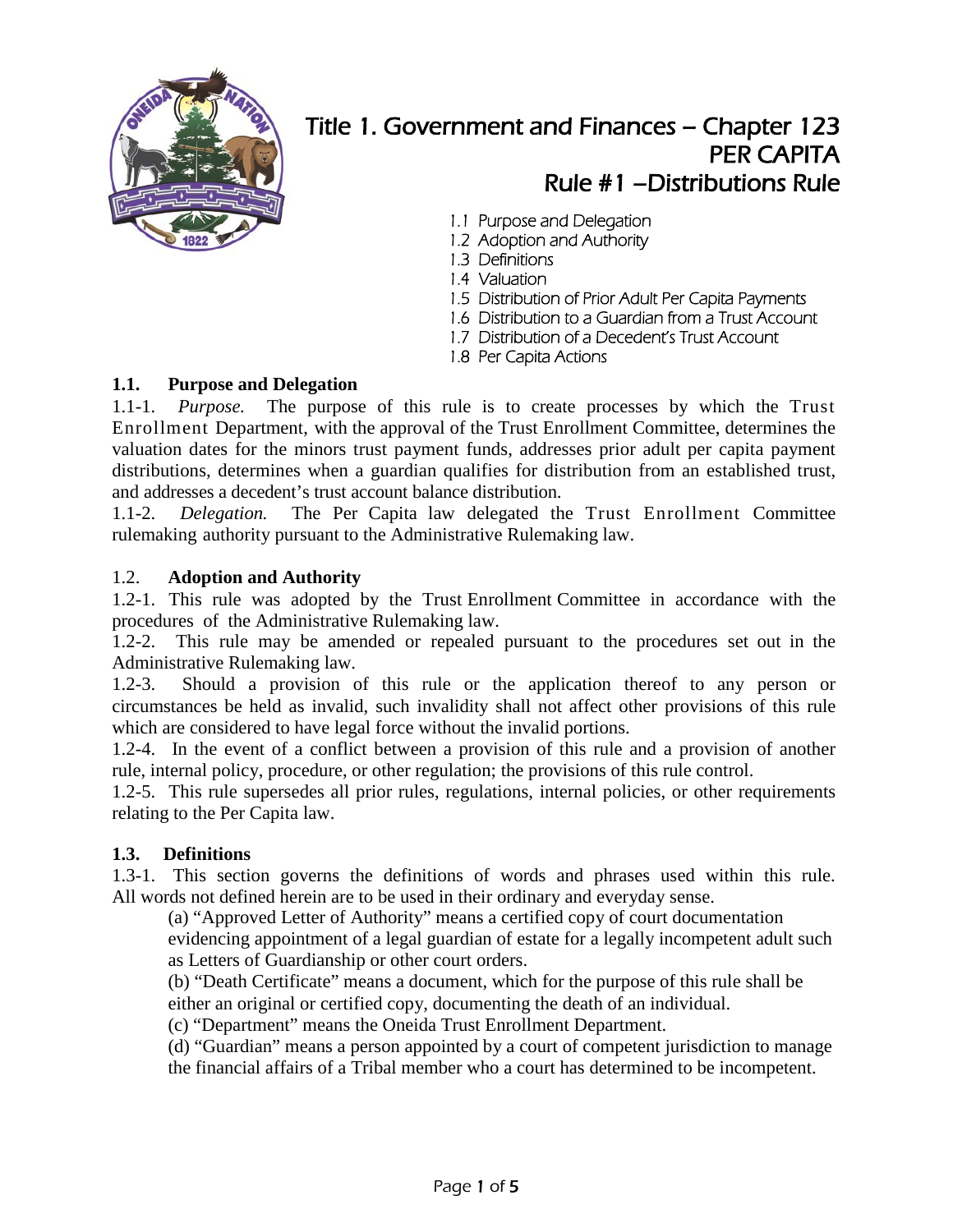(e) "Interested Party" means a person(s) who may potentially be considered a beneficiary of a deceased Tribal member's remaining trust fund account.

(f) "Legally Incompetent Adult" means a Tribal member who is at least eighteen (18) years of age and has been declared incompetent by a court of competent jurisdiction pursuant to applicable law(s).

(g) "Judiciary" means the Nation's judicial system, which includes the Family Court, Trial Court, and/or Appellate Court.

(h) "Nation" means the Oneida Nation.

(i) "Personal Representative" means a person to whom authority to administer a decedent's estate has been granted by the Division of Land Management, the Judiciary, or another court of competent jurisdiction.

(j) "Tribal Member" means an individual who is an enrolled member of the Nation. (k) "Trust Account" means an account(s) established by the Trust Enrollment

Committee for the purpose of maintaining per capita funds for persons pursuant to the Nation's revenue allocation plan, which includes, but is not limited to, minor beneficiaries and legally incompetent adults.

(l) "Trust Enrollment Committee" or "Committee" means that body designated by the General Tribal Council to manage the trust funds for the Nation on behalf of Tribal members, and which is also responsible for the Nation's enrollment records.

## **1.4. Valuation**

1.4-1. The valuation of the minors trust portfolios shall be determined at least quarterly by the Committee.

1.4-2. The Committee may delegate valuation reporting responsibilities to duly selected vendors and may share data determined by the Committee to be critical to the completion of the valuation report with the vendor.

# **1.5. Distribution of Prior Adult Per Capita Payments**

1.5-1. The Nation shall distribute all properly submitted and eligible requests for a prior unclaimed adult per capita payment pursuant to section 123.5-2(e) of the Per Capita law during the next distribution date as approved by the Committee or established by law.

1.5-2. The Nation shall distribute all properly submitted and eligible requests to reissue a prior distribution for which a Tribal member claimed, but did not redeem, within a reasonable amount of time. Upon notice from the Oneida Accounting Department of a rejected direct deposit, the Nation may reissue the check without further action from the Tribal member.

# **1.6. Distribution to a Guardian from a Trust Account**

1.6-1. Tribal members who have been declared legally incompetent and whose guardian has provided the Department with an Approved Letter of Authority, shall have their per capita shares placed into a trust account pursuant to the Per Capita law.

1.6-2. The guardian may file a petition with the Department to request distributions from a legally incompetent adult's trust account for that individual's health, welfare, and/or educational expenses.

(a) The petition may include a request for regular distributions necessary for the care of the legally incompetent adult.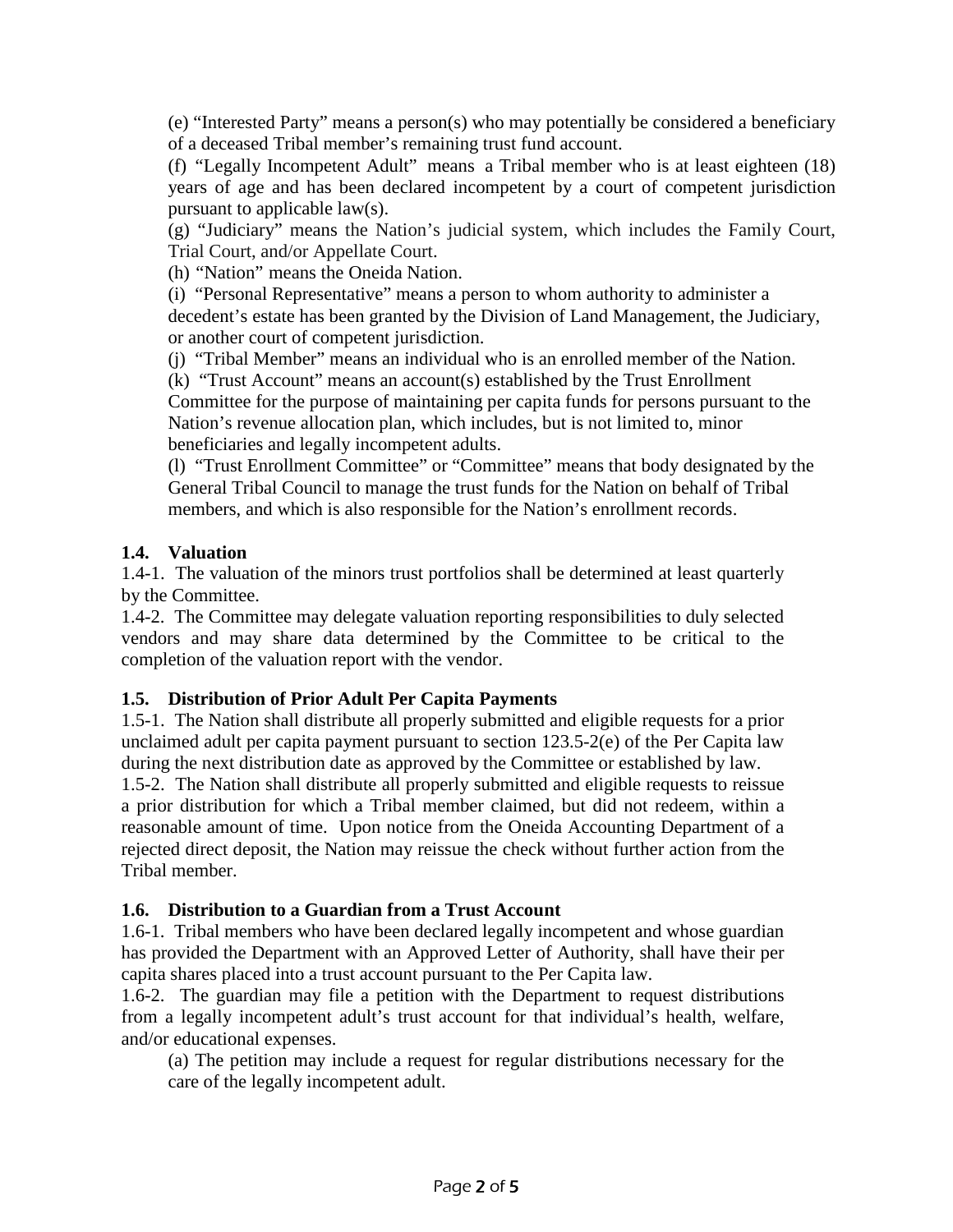(b) Regular distributions may be authorized on a monthly, quarterly, semi-annual, or other schedule.

1.6-3. The petition filed by the guardian of a legally incompetent adult, which shall be made available upon request by the Department, shall contain, at a minimum, the following information:

(a) Name, address, date of birth, and social security number of the legally incompetent adult individual.

(b) An explanation for the request for a disbursement from the trust account (i.e. proposed use of the funds).

(c) The amount of money requested and any instructions for making the disbursement (e.g. to whom the money will be paid).

(d) If the petition requests a regular distribution it should state the justification that funds need to be disbursed on a regular basis and should state the requested method and frequency of payment.

1.6-4. The Trust Enrollment Department Director or his/her designee shall either grant or deny the request within ten (10) business days of the date the petition was filed. If the requeset is denied, the Department shall send a written copy of the decision to the guardian by first class mail.

1.6-5. A guardian that is dissatisfied with the Trust Enrollment Department Director's decision may appeal to the Judiciary's Court of Appeals in accordance with any applicable rules and procedures.

#### **1.7. Distribution of a Decedent's Trust Account**

1.7-1. Upon receipt of an obituary or death certificate to validate a Tribal member's death:

(a) The Department will change the membership record to deceased.

(b) The Department will perform a search of the trust account records to identify if the deceased has a trust account with a remaining balance. The findings of the search shall be documented on the member record.

(1) If the deceased Tribal member is found to have a trust account with a remaining balance, a documented accounting of the funds shall be recorded and the Department will continue processing in accordance with section 1.7-2 of this rule.

(2) If the deceased Tribal member is found to have a trust account with no remaining balance or no trust account, a documented accounting shall be maintained for the record with no further action under this rule.

1.7-2. Any notices pursuant to this section of the rule shall be sent to the last known address on file by first class mail.

(a) When there is a beneficiary designated, refer to section 123.5-3(b)(1) of the Per Capita law.

(b) Within thirty (30) calendar days of receiving an obituary or death certificate of a Tribal member with a trust account balance for which no beneficiary has been named, the Department shall send notice to any known potentially interested party(s) with information about how trust account balances may be claimed. The Department shall copy the Division of Land Management's Probate Department on all notices sent to potentially interested parties.

(1) If the deceased Tribal member is eighteen (18) years of age or older, interested parties that shall receive notice include: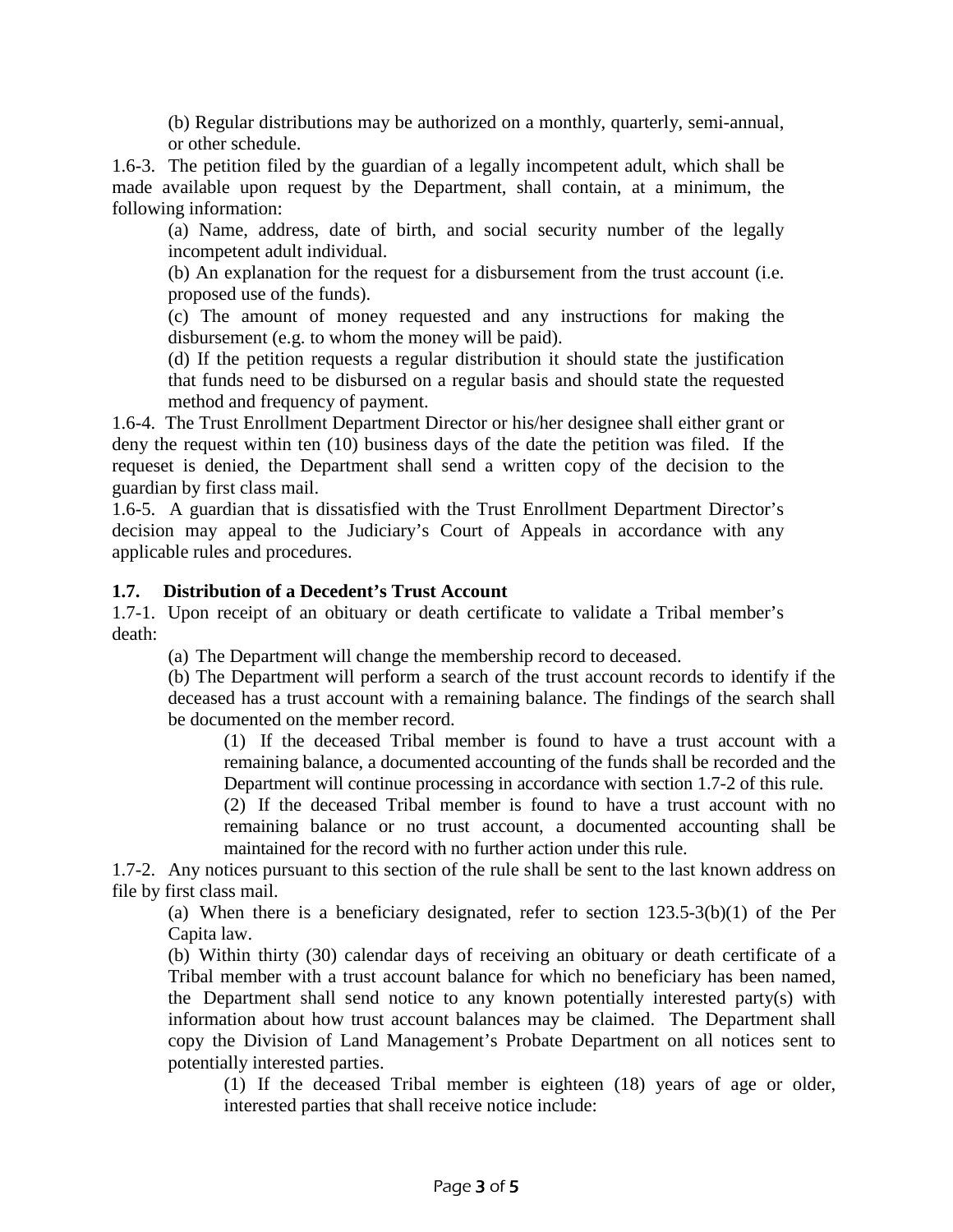(A) spouse (widow or widower);

(B) adult children or the legal guardian/custodian of minor children (natural or legally adopted);

(C) grandchild or grandchildren;

(D) parent(s); and

(E) brother(s) and/or sister(s).

(2) If the deceased Tribal member is younger than eighteen (18) years of age, interested parties that shall receive notice include:

(A) spouse (widow or widower);

(B) legal guardian/custodian of minor children (natural or legally adopted);

(C) parent(s) or legal guardian/custodian;

(D) brother(s) and/or sister(s); and

(E) grandparent(s).

1.7-3. The Department shall process trust account disbursement under the following circumstances:

(a) The decedent designated a trust account beneficiary which is on file with the Department and the Department has received the following within one (1) year from the date of the Department's notice pursuant to section 123.5-3(b)(1) of the Per Capita law:

(1) A complete and notarized Release for Deceased Trust Account form.

(b) The decedent did not designate a trust account beneficiary and the Department has received the following from an interested party or personal representative within one (1) year from the date of the Department's notice pursuant to section 1.7-2(b) of this rule:

(1) An original domiciliary letter or other legal document allowing an interested party or personal representative to sign on behalf of an estate or receive the money. The Department shall photocopy the document for recordkeeping purposes; and

(2) A complete and notarized Release for Deceased Trust Account form.

1.7-4. The Department shall liquidate any remaining trust account balance when the following has occurred:

(a) When the designated beneficiaries fail to comply with section 1.7-3(a) of this rule within one (1) year from the date of the Department's notice, the Department shall liquidate the trust account and deposit the funds in accordance with the Per Capita law. (b) When an interested party or personal representative fails to submit the items in section 1.7-3(b) of this rule within one (1) year from the date of the Department's notice, the Department shall liquidate the trust account and deposit the funds in accordance with the Per Capita law.

(1) The Department may grant an extension to an interested party or personal representative upon a showing of good cause submitted prior to the expiration of the one (1) year time limit.

# **1.8 Per Capita Actions**

1.8-1. The Oneida Judiciary is granted jurisdiction to hear complaints filed regarding actions taken pursuant to this rule.

1.8-2. No administrative hearing body, including a board, committee or commission, is authorized to hear a complaint regarding actions taken pursuant to this rule.